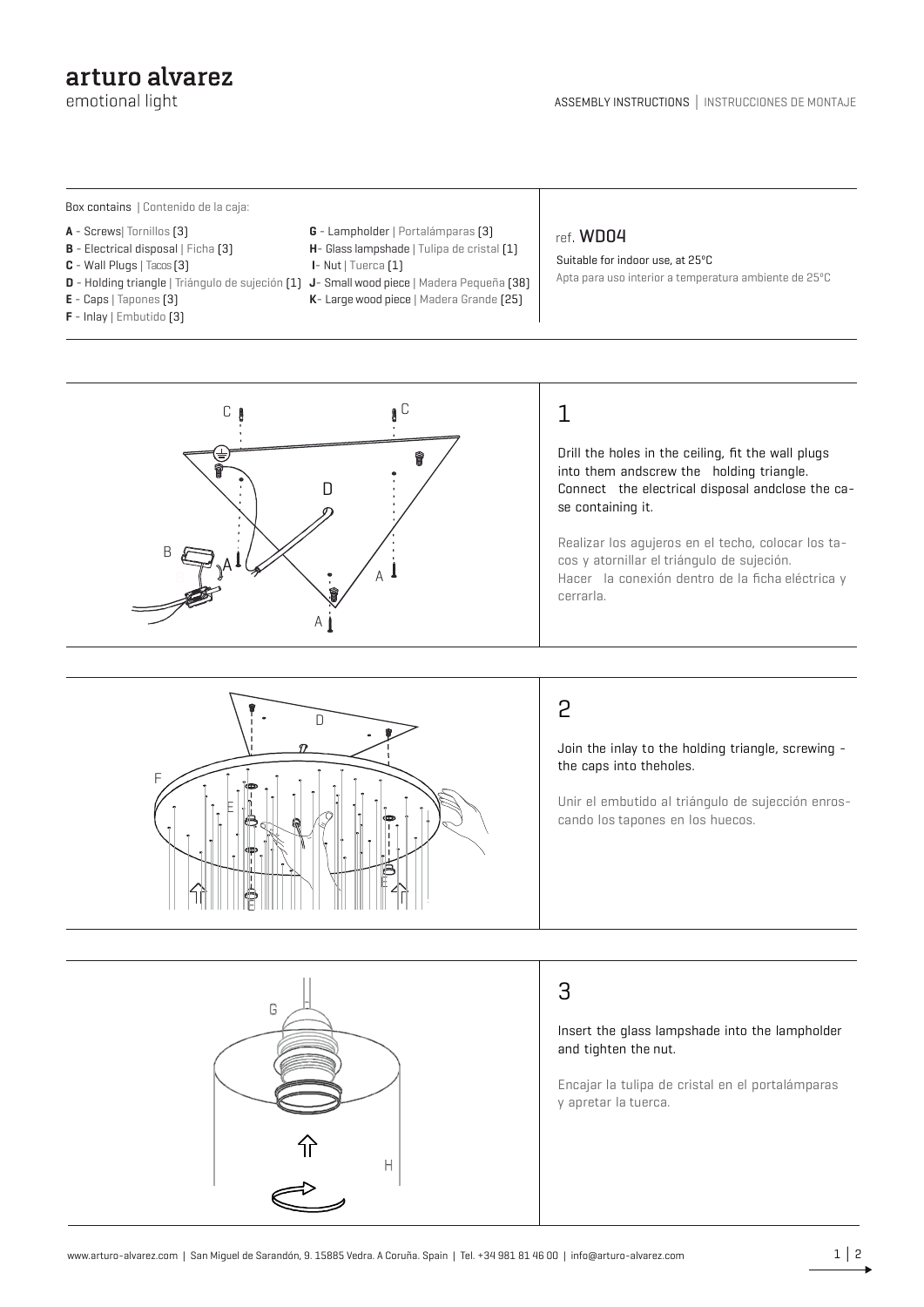

NOTE: The wood pieces must be placed joining: **SMALL PIECES with WHITE BALLS and LARGE PIECES with the BLACK BALLS.**

NOTA: Las piezas de madera deben colocarse uniendo: **PIEZAS PEQUEÑAS con las BOLAS BLANCAS y las PIEZAS GRANDES con las BOLAS NEGRAS.**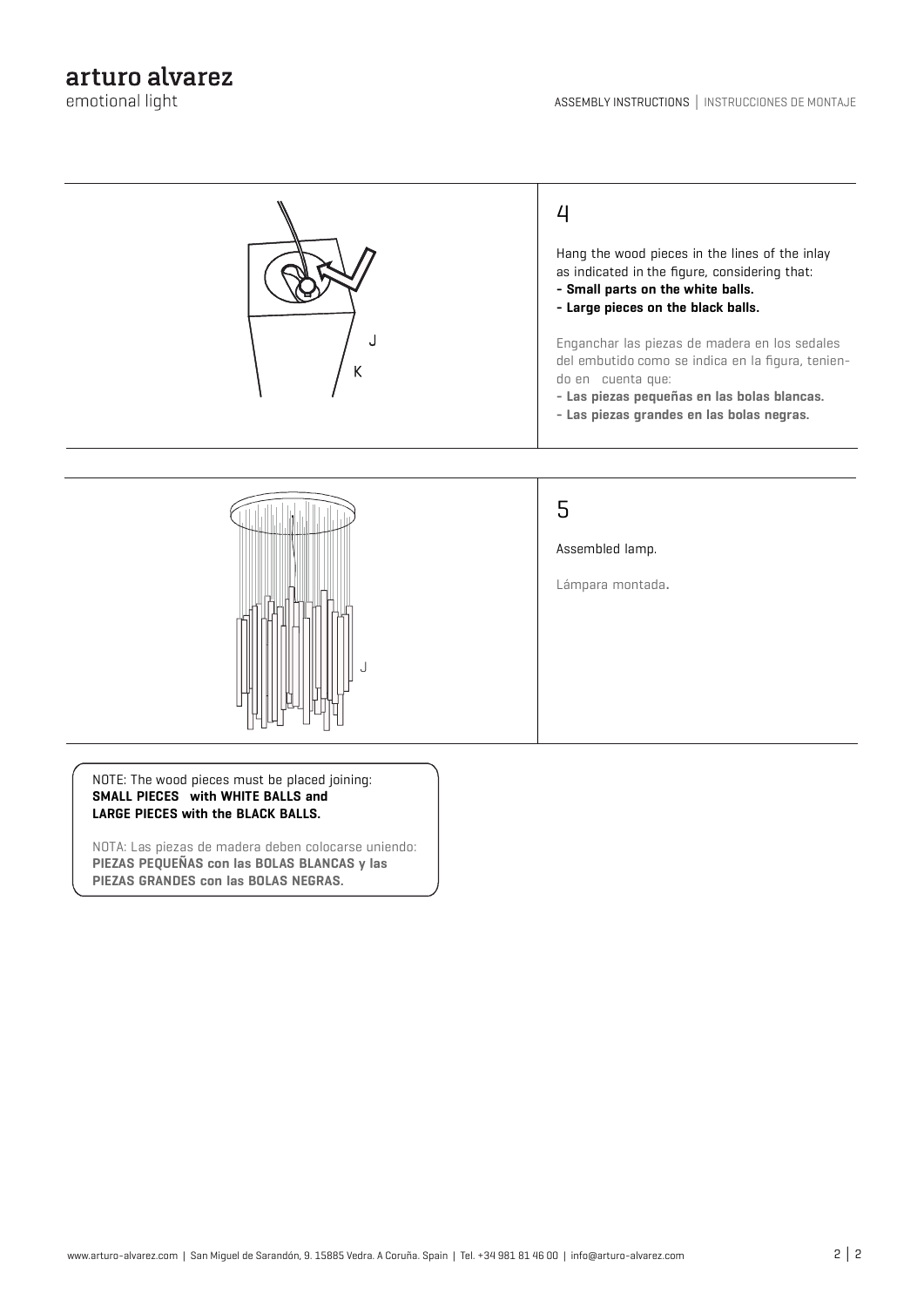# arturo alvarez | aaysa

emotional light

Box contains | Contenido de la caja:

- **A** Screws| Tornillos (3)
- **B** Electrical disposal | Ficha [3]

F

E

E

- **C** Wall Plugs| Tacos (3)
- **D** Holding triangle | Triangulo de sujeción (1) **J** Small wood piece | Madera Pequeña (38)
- **E** Caps | Tapones (3)
- **F** Inlay | Embutido (3)
- **G** Lampholder | Portlamparas (3) **H**- Glass lampshade | Tulipa de cristal (1)
- **I** Nut | Tuerca (1)
- 
- **K** Large wood piece | Madera Grande (25)

#### ref. WD04

Suitable for indoor use, at 77ºF Apta para uso interior a temperatura ambiente de 77ºF



# 1

Drill the holes in the ceiling, fit the wall plugs into them andscrew the holding triangle. Connect the electrical disposal andclose the case containing it.

Realizar los agujeros en el techo, colocar los tacos y atornillar el triángulo de sujeción. Hacer la conexión dentro de la ficha eléctrica y cerrarla.



Join the inlay to the holding triangle, screwing the caps into theholes.

Unir el embutido al triángulo de sujección enroscando los tapones en los huecos.



 $\Box$ 

E

## 3

Insert the glass lampshade into the lampholder and tighten the nut.

Encajar la tulipa de cristal en el portalámparas y apretar la tuerca.